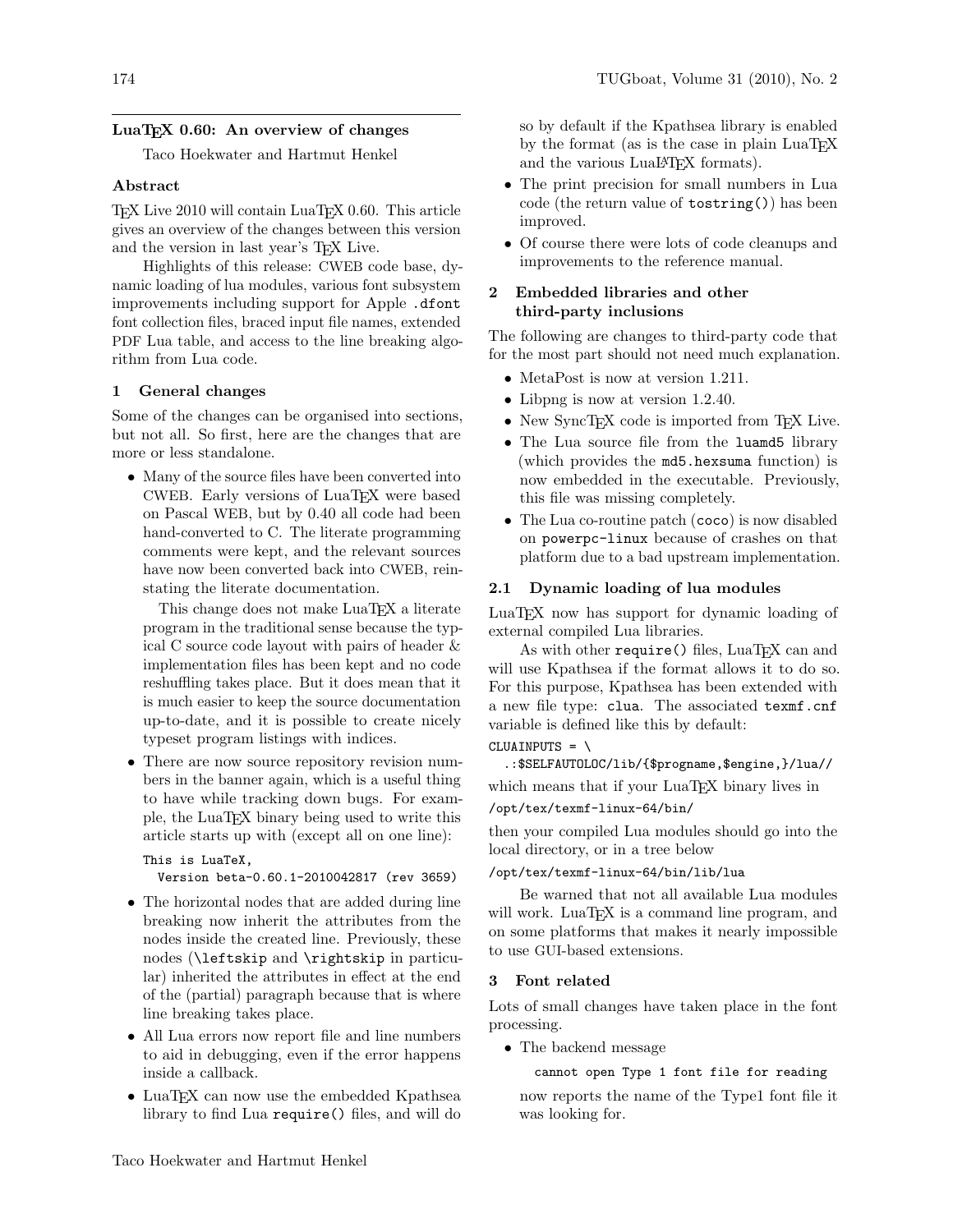- It is no longer possible for fonts from included PDF files to be replaced by or merged with the document fonts of the enveloping PDF.
- Support for Type 3 .pgc files has been removed. This is just for the .pgc format invented by Hàn Thế Thành; bitmapped PK files still work.
- For TrueType font collections (.ttc files), the used subfont name and its index id are now printed to the terminal, and if the backend cannot find the font in the .ttc, the run is aborted.
- It is now possible to use Apple .dfont font collection files. Unfortunately, in Snow Leopard  $(a.k.a. Mac OS X 10.6)$  Apple switched to a .ttc format that is not quite compatible with the Microsoft version of .ttc. As a result, the system fonts from Snow Leopard cannot be used in  $LuaT$ <sub>E</sub>X 0.60.
- Faster loading of large fonts via the fontloader library, and faster inclusion for subsetting in the backend.
- Two new entries in the MathConstants table have been added. Suppose the Lua math font loading code produces a Lua table named f, then in that table, you can set

f.MathConstants.FractionDelimiterSize f.MathConstants.

FractionDelimiterDisplayStyleSize

These new fields allow proper setting of the size parameters for  $LuaTFX's ... with$ delims math primitives, for which there is no ready replacement in the OpenType MATH table.

- Artificially slanted or extended fonts now work via the PDF text matrix so that this also works for non-Type 1 fonts. In other words: the Lua f.slant and f.extend font keys are now obeyed in all cases.
- Another new key is allowed: f.psname. When set, this value should be the original PostScript font name of the font. In the PDF generation backend, fonts inside .dfont and .ttc collections are fetched from the archive using this field, so in those cases the key is required.
- A related change to the font name discovery used by the backend for storage into the PDF file structure: now it tries f.psname first, as that is much less likely to contain spaces than f.fontname (which is the field that 0.40 used). If there is no f.psname, it falls back to the old behaviour.
- Finally, Lua-loaded fonts now support the key f.nomath to speed up loading the Lua table in the normal case of fonts that do not provide OpenType MATH data.

# 4 'TEX'-side extensions and changes

LuaTEX is not actually TEX even though it uses an input language that is very similar, hence the quotes in this section's title. Some of the following items are new LuaTEX extensions, others are adjustments to pre-existing pdfTEX or Aleph functionality.

- The primitives \input and \openin now accept braced file names, removing the need for double quote escapes in case of files with spaces in their name.
- The \endlinechar can now be set to any value between 0 and 127.
- The new primitives \aligntab and \alignmark are aliases for the characters with the category codes of & and # in alignments, respectively.
- \latelua is now allowed inside leaders. To be used with care, because the Lua code will be executed once for each generated leader item.
- The new primitive \gleaders provides 'globally aligned' leaders. These leaders are aligned on one side of the main output box instead of to the side of the immediately enclosing box.
- From now on LuaT<sub>EX</sub> handles only 4 direction specifiers:
	- TLT (latin),
	- TRT (arabic),
	- $-$  RTT (cjk), and
	- LTL (mongolian).

Other direction specifiers generate an error.

- The \pdfcompresslevel is now effectively fixed as soon as any output to the PDF file has occurred.
- \pdfobj has gained an extra optional keyword: uncompressed. This forces the object to be written to the PDF in plain text, which is needed for certain objects containing metadata.
- Two new token lists are provided: \pdfxformattr and \pdfxformresources, as an alternative to \pdfxform keywords.
- The new syntax

```
\left\{ \text{with } \dim en \right\}[height \langle dimen \rangle] [depth \langle dimen \rangle] \langle formref \rangle
```
scales a single form object using similar principle as with \pdfximage: depth alone doesn't scale, it shifts vertically.

• Similarly,

```
\left\{ \text{wight } \{ \text{dimen} \} \right\}
```
[height  $\langle dimen \rangle$ ] [depth  $\langle dimen \rangle$ ]  $\langle imageref \rangle$ 

overrules settings from \pdfximage for this image only.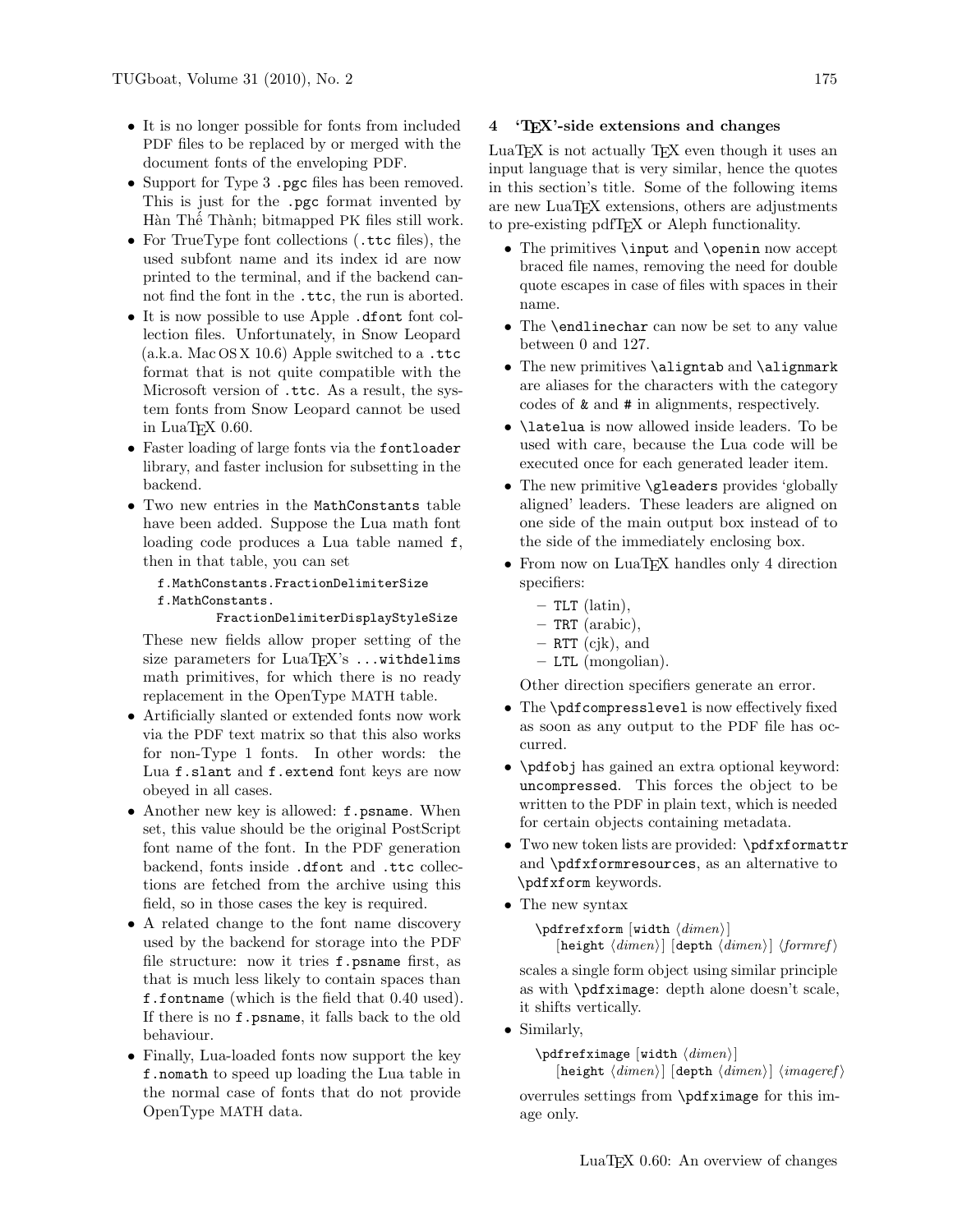- The following obsolete pdfT<sub>E</sub>X primitives have been removed:
	- \pdfoptionalwaysusepdfpagebox
	- \pdfoptionpdfinclusionerrorlevel
	- \pdfforcepagebox
	- \pdfmovechars

These were already deprecated in pdfT<sub>F</sub>X itself.

# 5 Lua table extensions

In most of the Lua tables that LuaTEX provides, only small changes have taken place, so they do not deserve their own subsections.

- A new callback, process\_output\_buffer, allows post-processing of \write text to a file.
- The callbacks hpack\_filter, vpack\_filter and pre\_output\_filter pass on an extra string argument for the current direction.
- fontloader.open() previously cleared some of the font name strings during load that it should not do.
- The new function font.id("tenrm") returns the internal id number for that font. It takes a bare control sequence name as argument.
- The os.name variable now knows about cygwin and kfreebsd.
- lfs.readlink("file") returns the content of a symbolic link (Unix only). This extension is intended for use in texlua scripts.
- lfs.shortname("file") returns the short (FAT) name of a file (Windows only). This extension is intended for use in texlua scripts.
- kpse.version() returns the Kpathsea version string.
- kpse.lookup $(\ldots)$  offers a search interface similar to the kpsewhich program, an example call looks like this:

```
kpse.set_program_name('luatex')
print(kpse.lookup('plain.tex',
                  {["format"] = "tex",
                    ['all"] = true,["must-exist"] = true }))
```
# 5.1 The node table

In the verbatim code below, n stands for a userdata node object.

- node.vpack(n) packs a list into a vlist node, like \vbox.
- node.protrusion\_skippable(n) returns true if this node can be skipped for the purpose of protrusion discovery. This is useful if you want to (re)calculate protrusion in pure Lua.
- node.dimensions(n) returns the natural width, height and depth of a (horizontal) node list.
- node.tail(n) returns the tail node of a node list.
- Each glyph node now has three new virtual readonly fields: width, height, and depth. The values are the number of scaled points.
- glue\_spec nodes now have an extra boolean read-only field: writable. Some glue specifications can be altered directly, but certain key glue specifications are shared

among many nodes. Altering the values of those is prohibited because it would have unpredictable side-effects. For those cases, a copy must be made and assigned to the parent node.

- hlist nodes now have a subtype to distinguish between hlists generated by the paragraph breaking, explicit \hbox commands, and other sources.
- node.copy\_list(n) now allows a second argument. This argument can be used to copy only part of a node list.
- node.hpack(n) now accepts cal\_expand\_ratio and subst\_ex\_font modifiers. This feature helps the implementation of font expansion in a pure Lua paragraph breaking code.
- node.hpack $(n)$  and node.vpack $(n)$  now also return the 'badness' of the created box, and accept an optional direction argument.

#### 5.2 The pdf table

- The new functions pdf.mapfile("...") and pdf.mapline("...") are aliases for the corresponding pdfT<sub>E</sub>X primitives.
- pdf.registerannot() reserves a PDF object number and returns it.
- The functions pdf.obj(), pdf.immediateobj(), and pdf.reserveobj() are similar to the corresponding pdfTEX primitives. Full syntax details in the LuaTEX reference manual.
- New read-write string keys:
	- pdf.catalog in the Catalog dictionary.
	- pdf.info in the Info dictionary.
	- pdf.names in the Names dictionary referenced by the Catalog object.
	- pdf.trailer in the Trailer dictionary.
	- pdf.pageattributes in the Page dictionary.
	- pdf.pageresources in the Resources dictionary referenced by the Page object.
	- pdf.pagesattributes in the Pages dictionary.